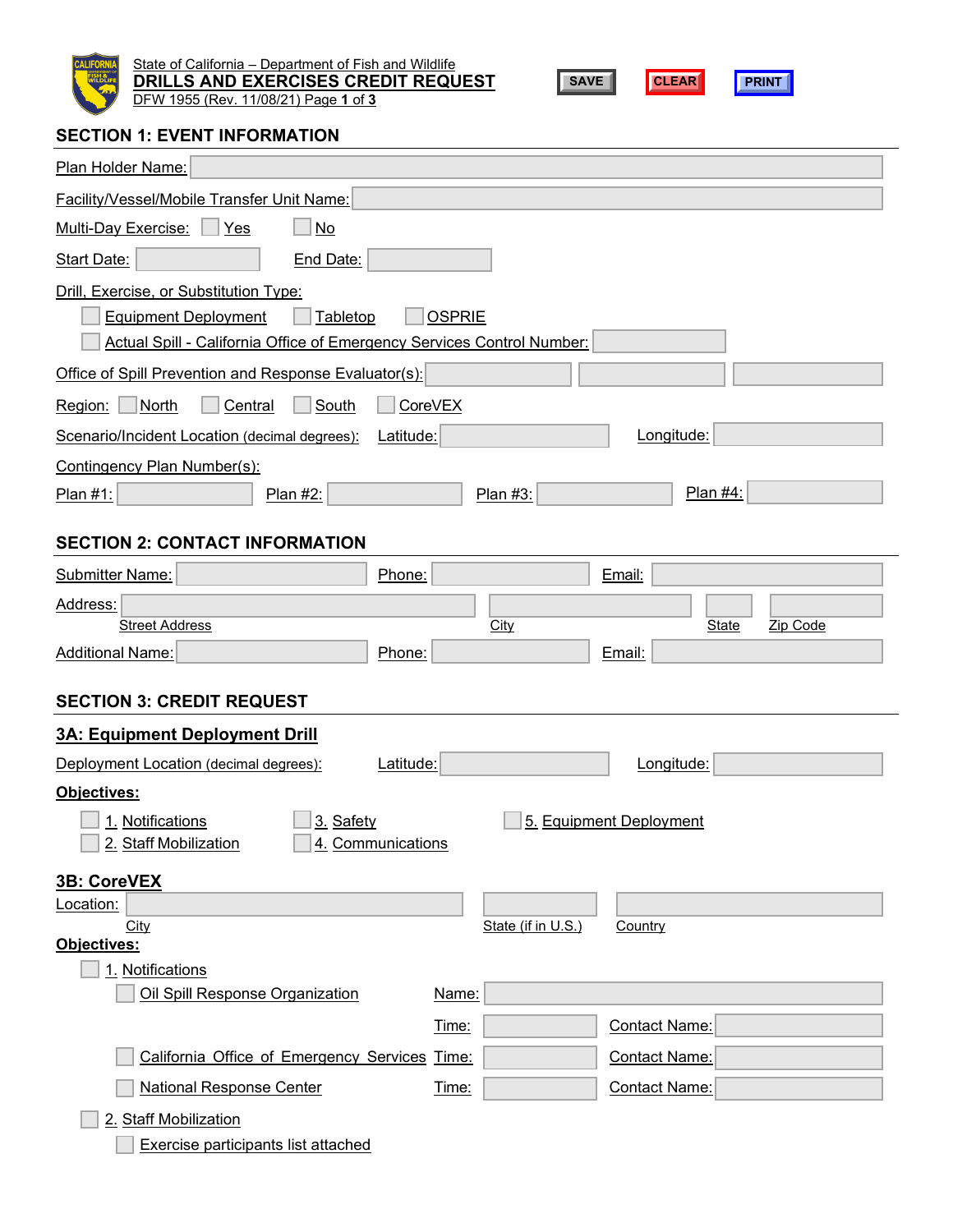

State of California – Department of Fish and Wildlife **DRILLS AND EXERCISES CREDIT REQUEST** DFW 1955 (Rev. 11/08/21) Page **2** of **3**

# **3C: Tabletop Exercise and CalTriVEX**



# **SECTION 4: SUBMISSION**

Submitter Name: Name: Name: Date Submitted: Name: Name: Date Submitted: Date Submitted: Name: Name: Name: Name: Name: Name: Name: Name: Name: Name: Name: Name: Name: Name: Name: Name: Name: Name: Name: Name: Name: Name: Na